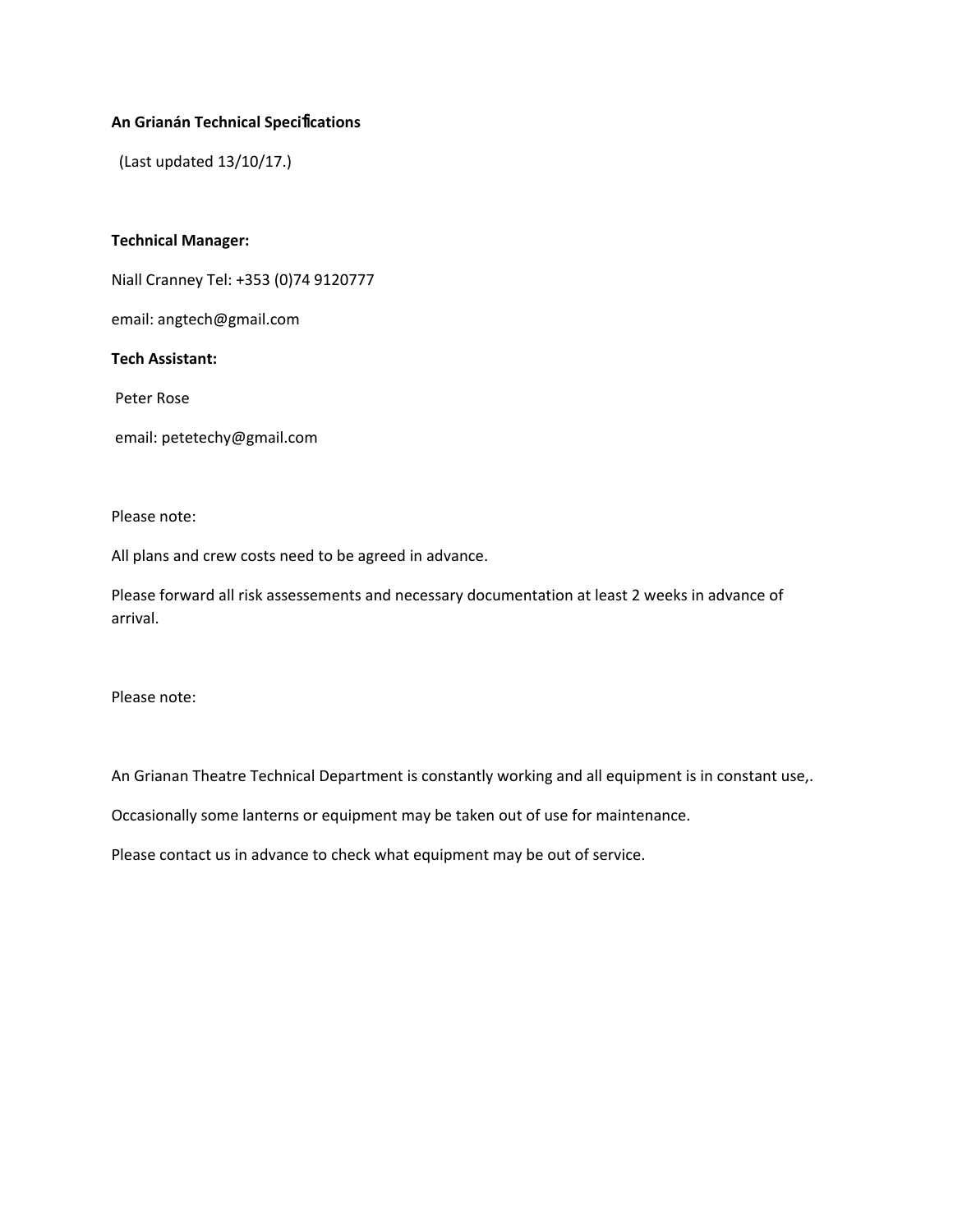### **Critical Stage Dimensions**

Stage Depth from back wall to tab line: 10.7 m

Plus permanent apron: 1 m

Total stage width: 17 m

Pros opening width: 12.8 m

Height of Pros arch: 6 m Grid height: 13.2 m

Load-in Doors: 4.5 m x 4 m (w/h) Scene Dock opening 3.5 m x 5m (w/h)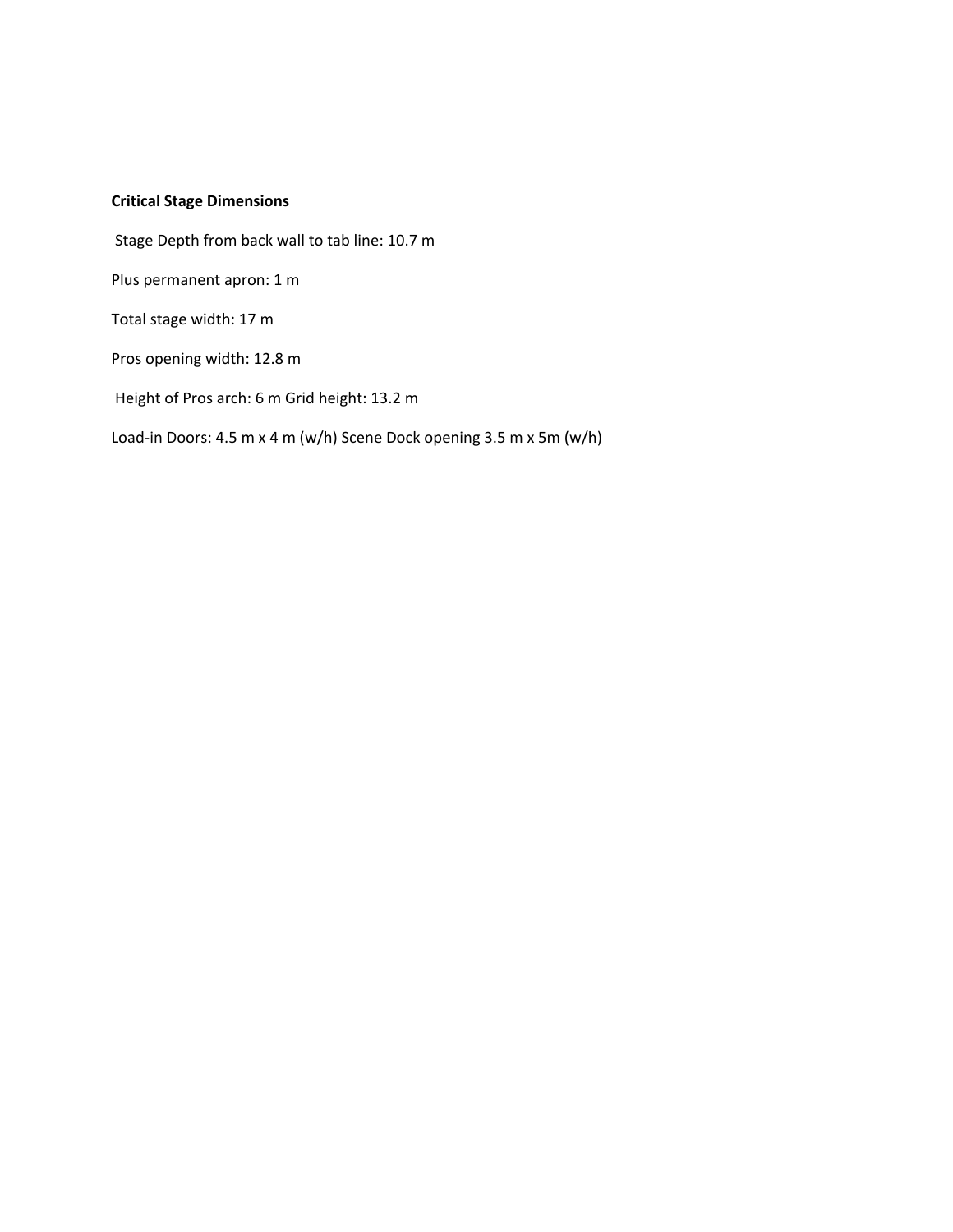# **Lighting**

# **Please note we are a 16 amp building!**

### **Control:**

Digital Dimmers (RJ Tivoli 13500)

@ 2.5 kW

@ 5k

### **DESK:**

ETC Ion 1x20 fader wing

### **Lanterns/Instruments:**

### **Generic:**

x 1 kW (18/30) Profile Spotlights (Robert Juliat SX Range)

x 1 kW (26/40) Profile Spotlights (Robert Juliat SX Range)

x ETC Source 4 jr 50 degree profiles

x 1 kW Fresnel Spotlights (Robert Juliat)

x 1 kW Pars (CP 62 bulbs as standard)

X 2.0 kW Robert Juliat PC Lens

x 1 kW Cyc Floods

x 1.2 kW Follow Spots (Robert Juliat Foxies)

x Drop in iris for Juliat profiles

Stairville PS 1500 DMX Strobe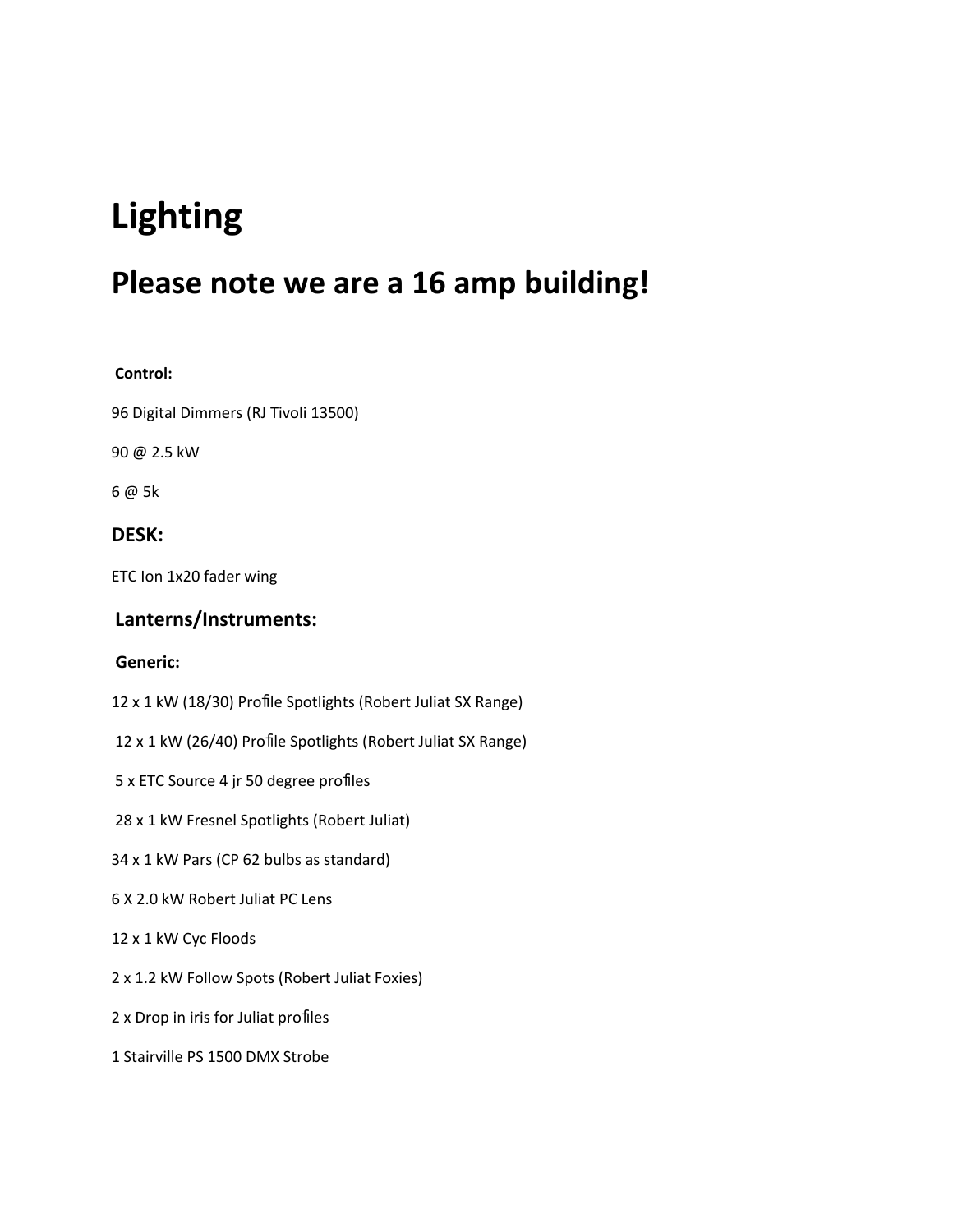Eiki XT250 Projector 3800 lumens

x Benq w10180St projectors.

### **Intelligent Lighting**:

x Robe AT250 Colour Spots

x Mac Aura XB moving heads

x Chauvet Ovation E910FC 26 degree Led Profiles

#### **House lighting:**

x 2.5 kW Dimmers controlled from desk (house address 100)

Please note: A limited Stock of In-House gel is available for use.

#### **Cabling:**

x 10 m

x 5m

x 2m

x 1m

x 1m 16 amp to 15 amp convertors

x 16 amp x 2 way splitters

x 32 amp to 16 amp splitters for 5kw circuits

x 30m 6 way Socapex with 16 amp fanouts

x 10 m socapex with 16 amp fan outs

Limited number of various 13 amp extensions and convertors

### **Extra Power:**

### **Offstage:**

1x 63 amp 3 phase facility for extra lighting (60 amps per phase)

### **Onstage:**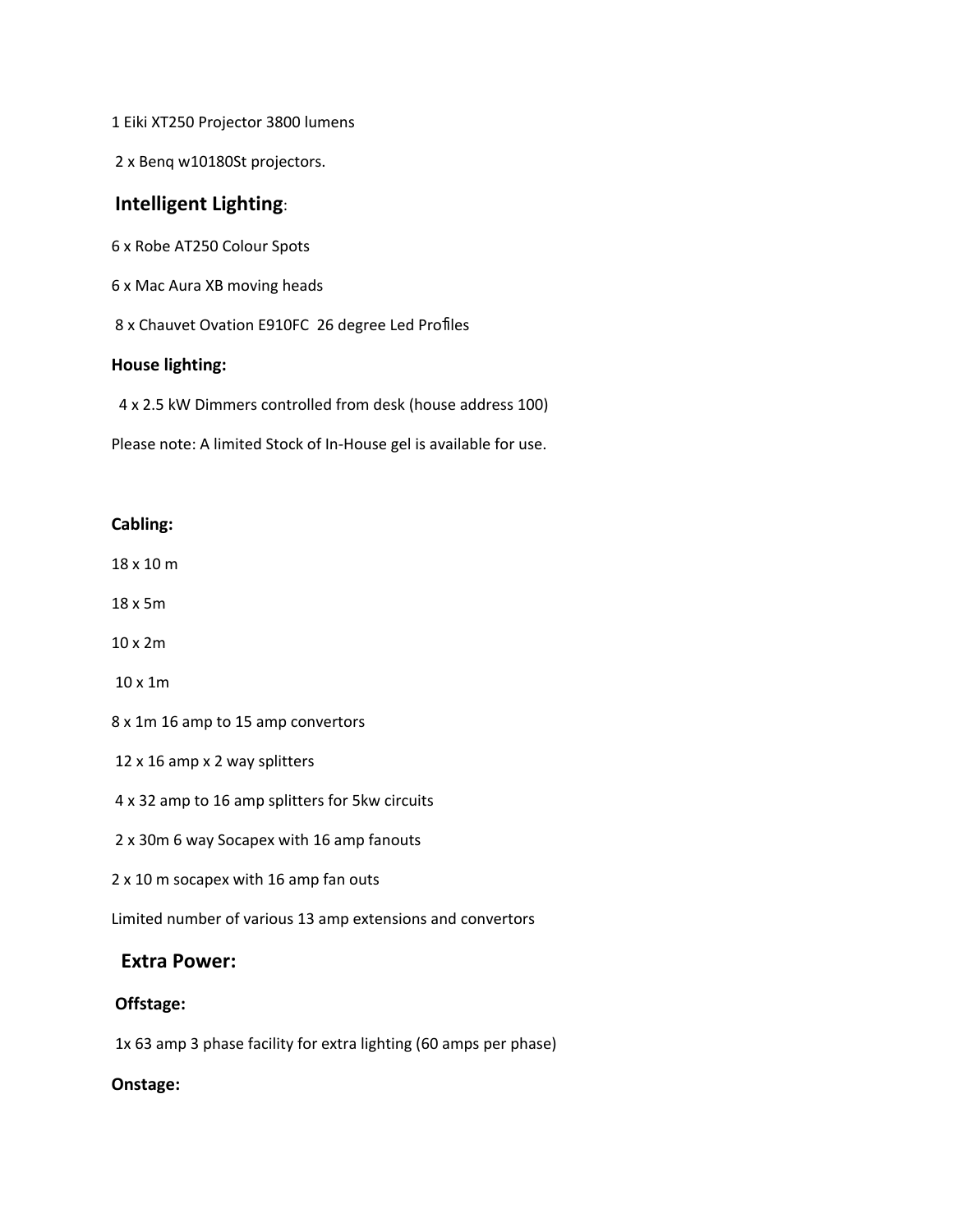Either: 1x 32 amp 3 phase facility ( 20 amps per phase)

Or : 1 x 32amp single for extra sound power

1 dmx splitter box DSL

1 x DMX input DSL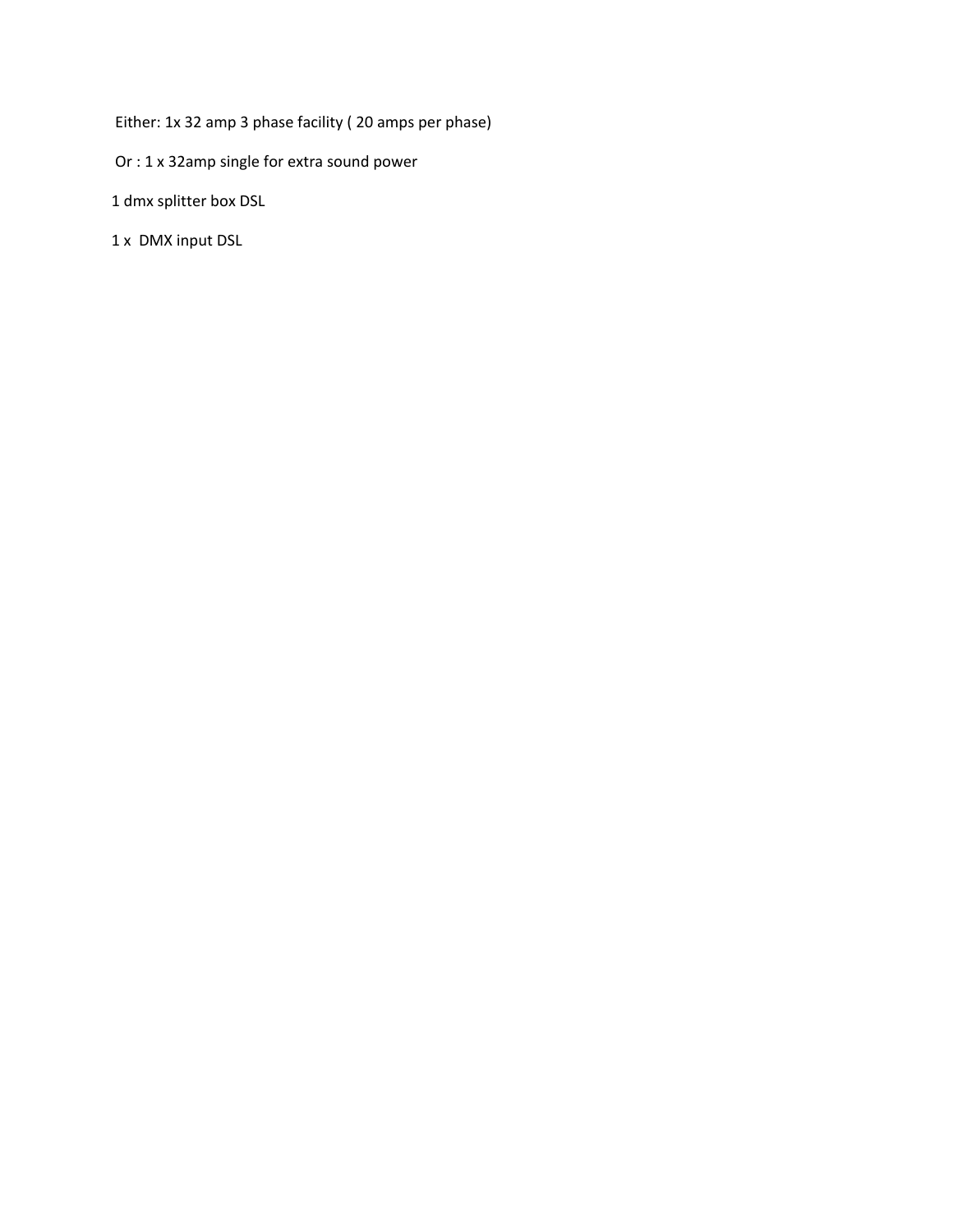# **Flying and Rigging:**

PLEASE NOTE ALL FLYING BARS HAVE AN SWL THAT MUST NOT BE EXCEEDED.

Please take into account cabling when calculating weight loads.

9 x 75 kg Hemp sets. Manual Haul SWL 75 kg

These hemp lines cannot be used for rigging lanterns

4 x 15m TOMCAT Square Truss c/w 10-way IWB SWL 250 kg

7 x Motorised hoists (variable speed) SWL 500 kg

**Please also note that all** fl**ying bars can only be operated by in-house trained staff.**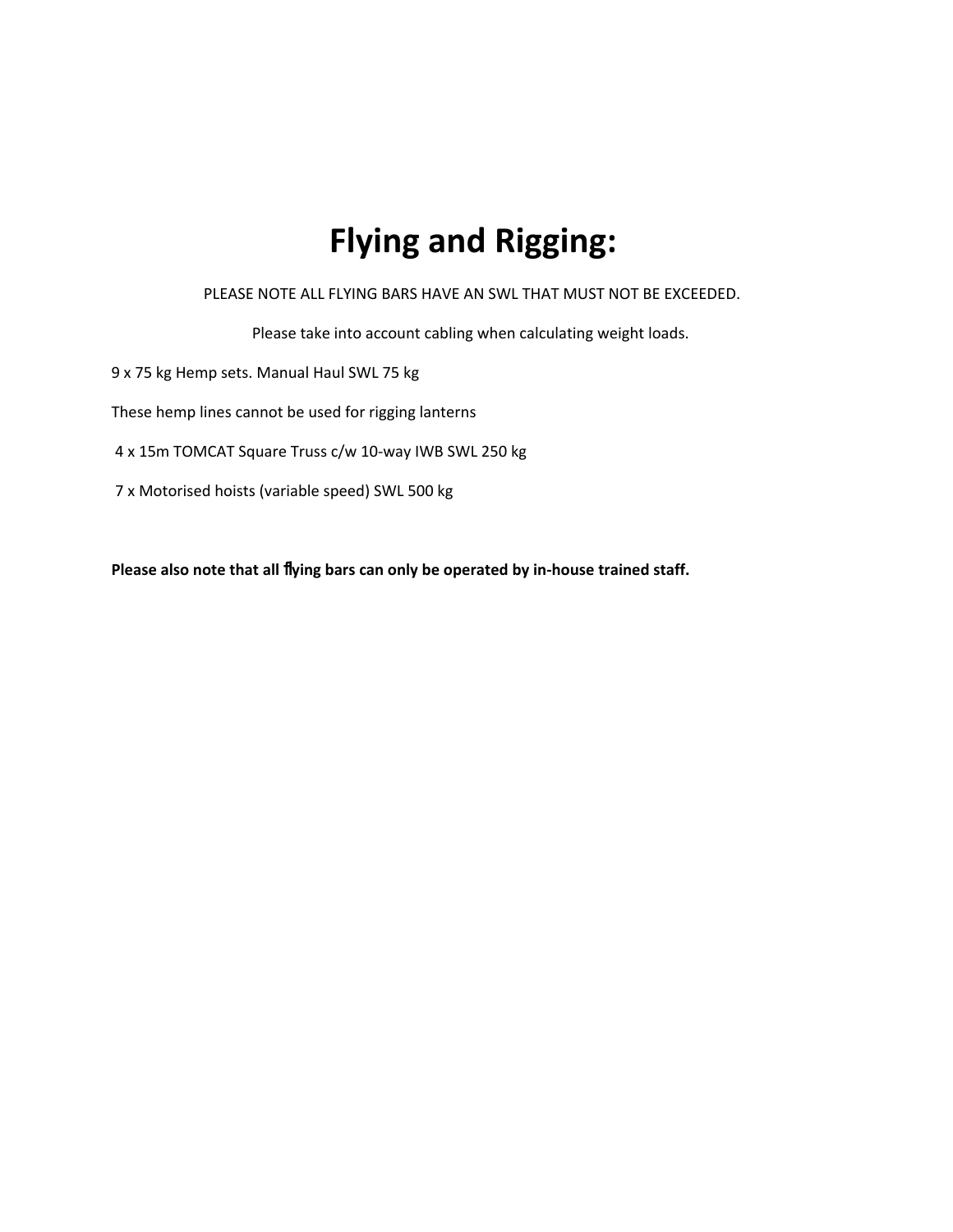# **SOUND**

### **Desk**

### **Analogue:**

1 x Soundcraft Gb4 32-2

### **Digital:**

1 Si Impact 32 channel

1 x Soundcraft Stage box mini 32 i

## **Outboard:**

1 Yamaha SPX2000 Processor

- 1 x Behringer MDX4400 multicom pro
- 4 x 31 band stereo graphic BSS Opal
- 2 x 31 band Stereo graphic DBX
- 2 x Tascam MD350 Minidisc Recorder
- 1 x Tascam MD -CD1 player

Sound Power is single phase, with four 13 amp and one 16amp outlets onstage.

Same phase matching 13 amp sockets Auditorium Rear and Control

# **Microphones and Cabling:**

- 6 x Shure SM58
- 3 x Shure SM57
- 3 x Audio Technica rifle microphones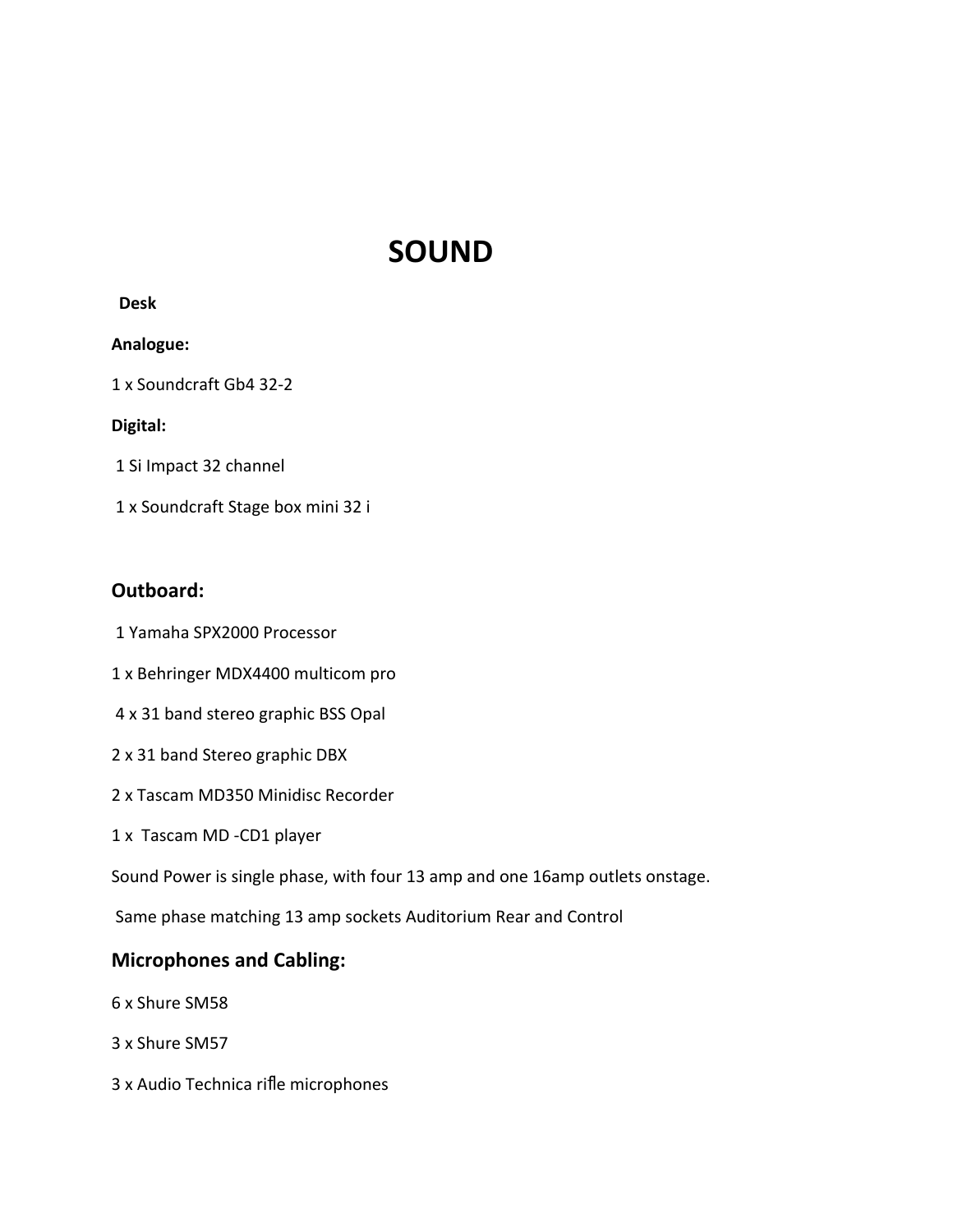3 x Crown PZM Microphones

1 x T-bone DC4000 Drum kit Set

- 4 x Sennheiser 604s
- 2 x T-Bone MB 85
- 2 x T Bone SC300 Condensers
- 2 x C2 Condensers
- 1 x Sennheiser E 906

**DIs:**

- 3 x Stageline Passive
- 4 x Palmer Passive
- 3 Orchid active stage box

### **Cabling:**

40 x XLR Leads

- 3 x 15m 8-way stage snake boxes
- 16 x various size microphone stands

3 x Circular Bases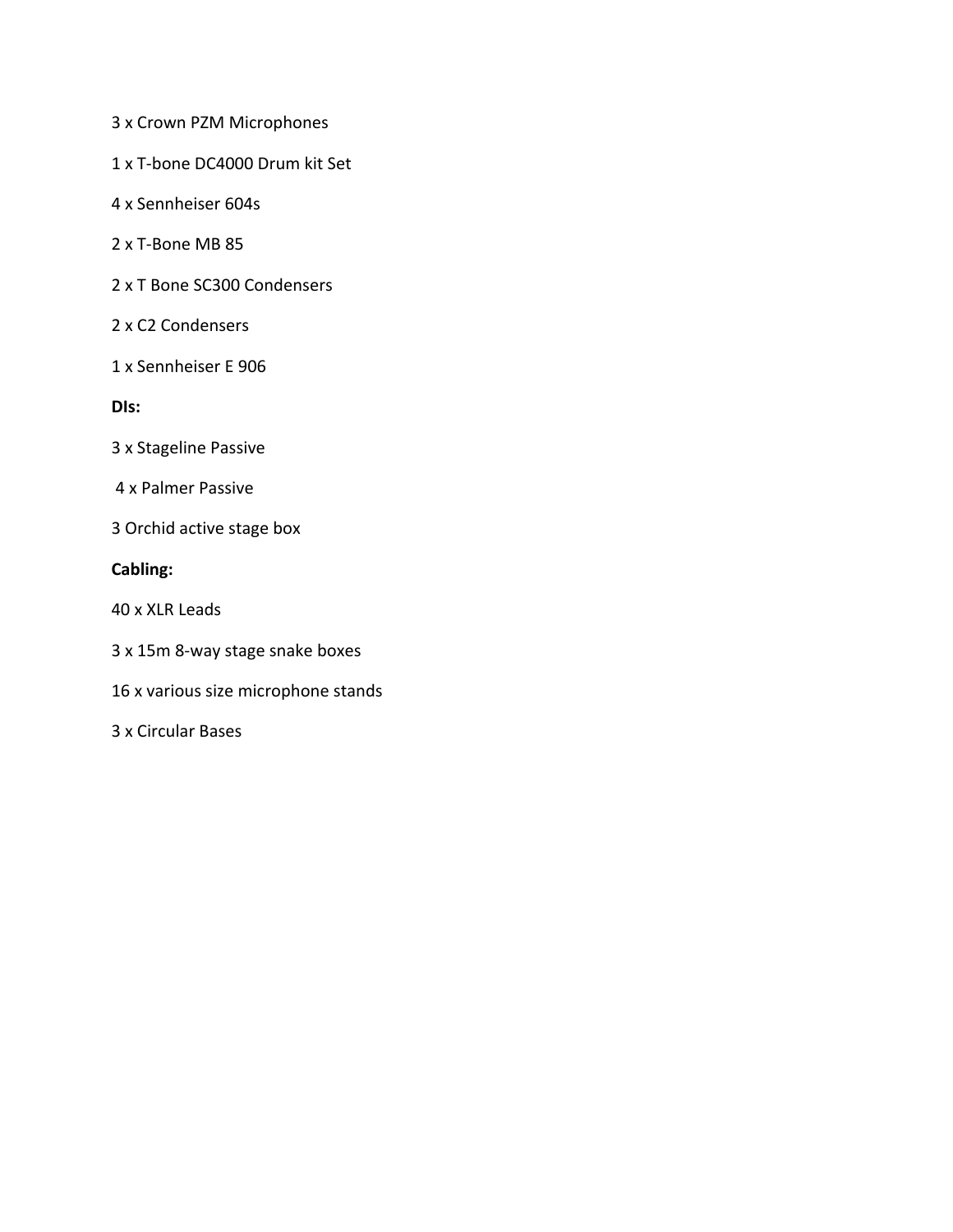# **Amplifers and Speakers:**

| P.A.                              |
|-----------------------------------|
| <b>Turbosound</b>                 |
| 4 x TQ 425 Bass Bins              |
| 6 x TQ 440 Tops                   |
| 2 x Turbosound XTA Processors     |
| 3 x MC 1250 Amplifiers            |
| 1 x MC 750 Amplifier 128dB SPL    |
| <b>Monitors:</b>                  |
| 8 x EV SX 300 Full range speakers |
| 2 x Zeck PT5 amplifiers           |
| 1 x Zeck PT3 amplifier            |
|                                   |

**Capability of a 6- way monitor mix** 

 **(Please note) all monitors are mixed from the front of house position using FOH Desk.** 

**Cabling: Limited Range of Speakon Cabling Available.**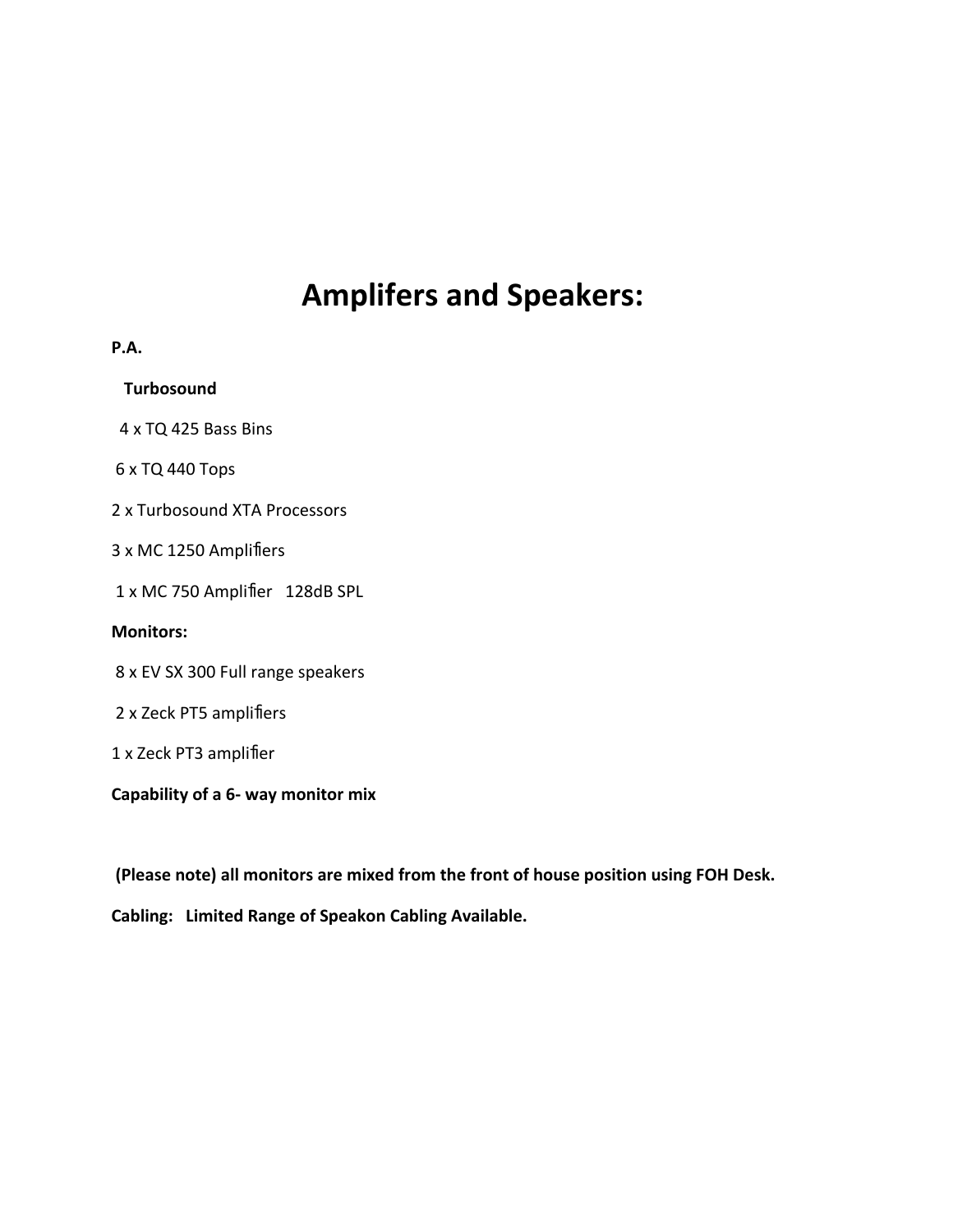# **Communication:**

- 1 x Dual channel master station
- 1 x Goose neck mic
- 3 x single muff headsets and belt packs

### **Cue Lights:**

- 1 x 6 way cue light base station
- 2 x portable cue light out stations
- 2 x surface mounted stations
- Show relay and monitor in prompt corner

## **Masking and Drapes:**

- 1 full 11m x 6.5m cyclorama cloth
- 1 Set of full house blacks loose
- 1 Set of full house blacks on tab track
- 8 Legs 2m Wide x 6.5m deep
- 2 Legs 3m wide x 6.5 m deep
- 3 borders 16m wide x 2m deep
- 1 border 16m wide x 3m deep
- 2 x 1.2m wide x 6m high Hard masking (wool serge on timber framing)
- 2 x 1.2m wide x 5m high Hard masking (wool serge on timber framing)
- 1 x 7m wide x 0.6m high Ground Row (wool serge on timber framing)
- House Tabs (manually operated from DSL)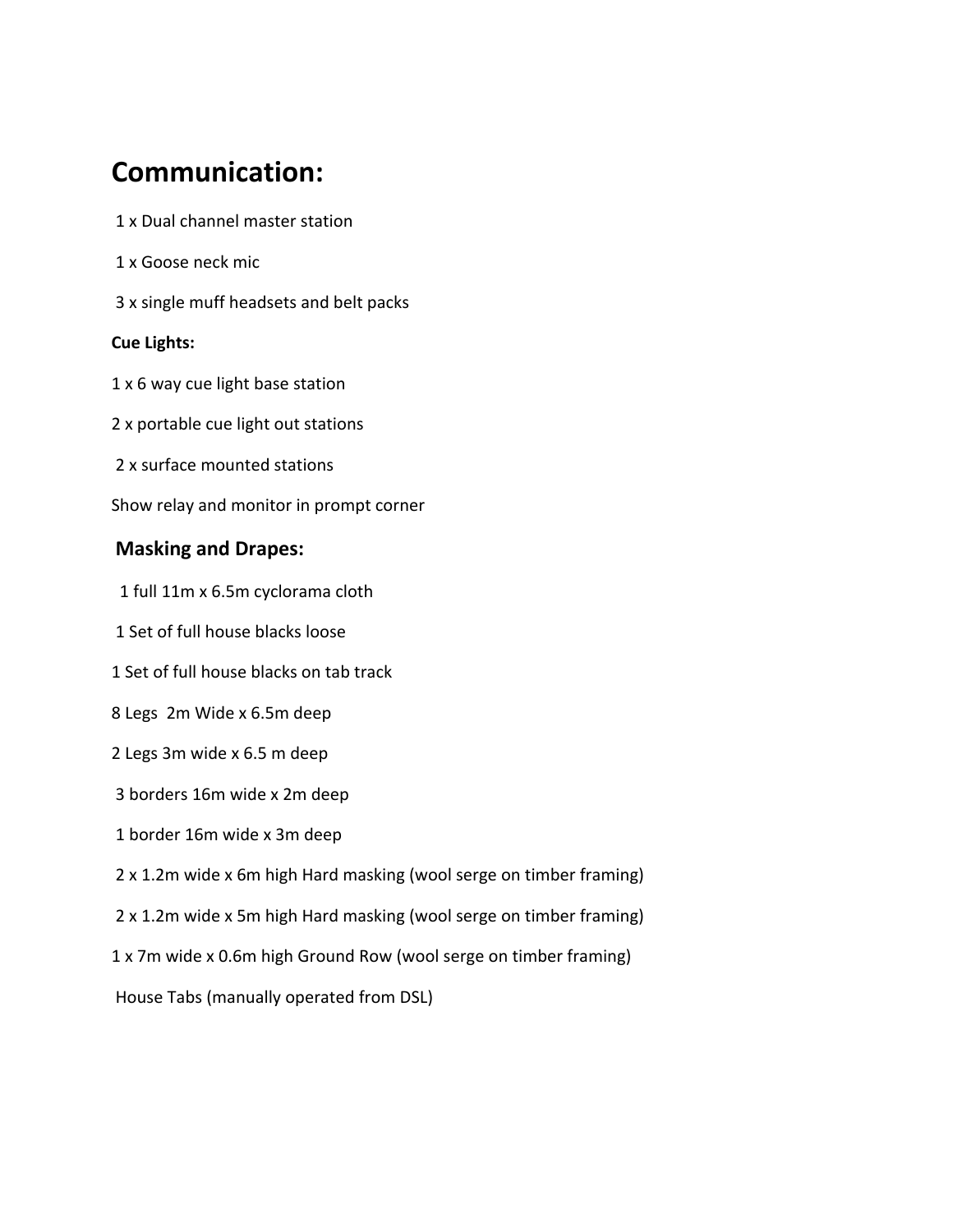# **Access:**

- 1 Zarges Combi ladder
- 1 Zarges extension ladder
- 1 Zarges small A frames
- 1 Tallescope

# **Loose:**

- 11 Stage braces
- 20 stage weights
- 1 vinyl dance floor 15m x 10m
- 10 x Doughty Music RAT stands
- 4 x base plates
- 4 x T stands

Various steel bars between 1.5 metres and 6 metres.

### **General Accommodation**

3 permanent dressing rooms situated on the same level as the stage,each with shower, wc, wash hand basins, costume rails, make up mirrors,13 amp sockets

### **1 Green room:**

facilities include fridge, kettle, microwave, sofas, dining area 1 Backstage public telephone

### **Ancillary Facilities:**

1 x washing machine 2 x tumble dryer 1 x ironing board 1 x iron 1 workshop: limited facilities